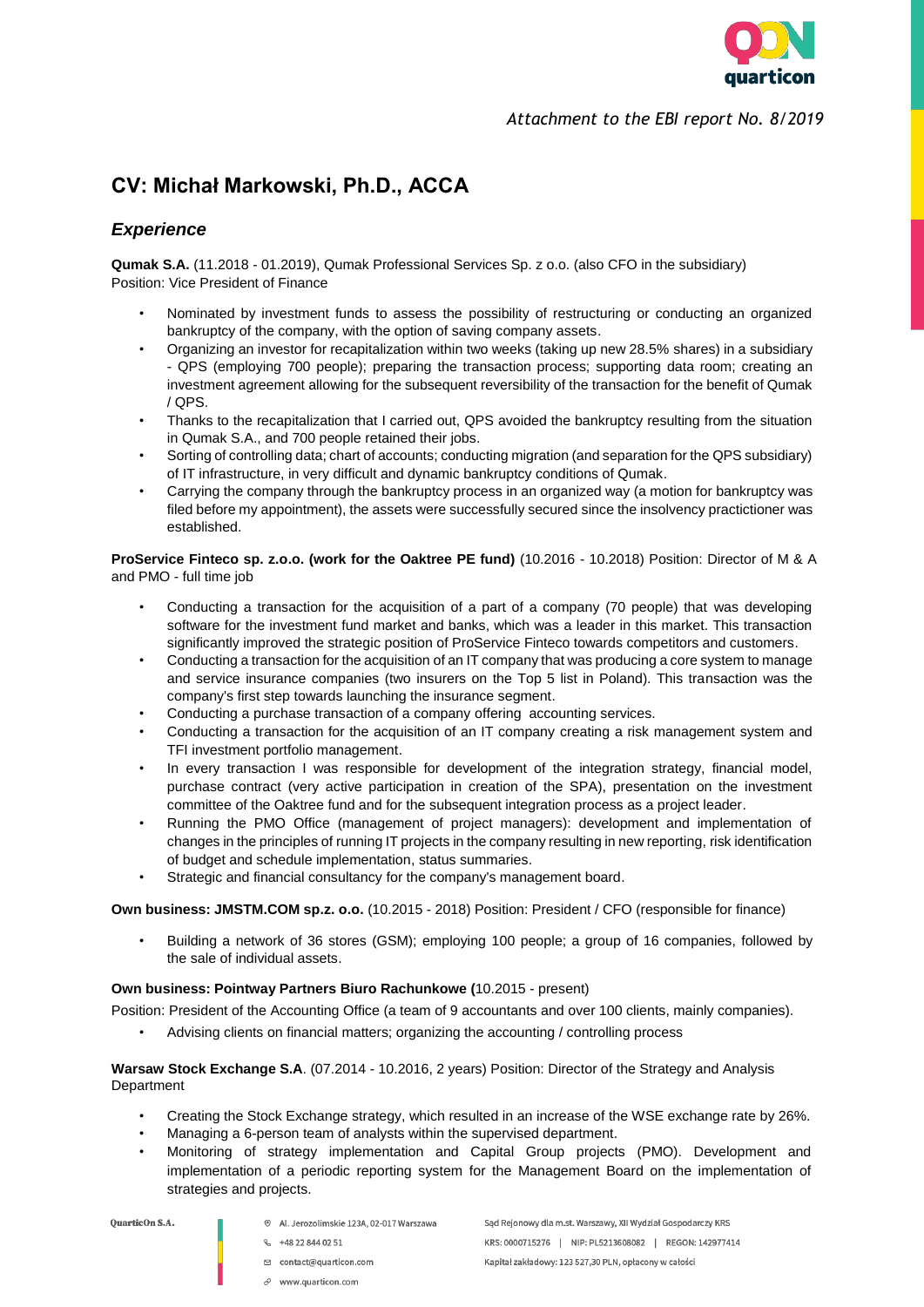

- Conducting an acquisition project worth PLN 600m. Managing and coordinating a team of a several WSE employees and consultants (Deloitte, Greenberg, PwC)
- Creating a comprehensive reporting system for the Management Board and Supervisory Board, including: monthly reports on operating activities; quarterly strategic reports on the situation among global competitors; quarterly reports as part of an organized Strategy Committee.
- Preparing comprehensive and highly processed analyzes dealing with the operational issues of the stock market as well as strategic topics of the capital market.
- Activating employees and initiating discussions on new development and product initiatives. Initiating periodic meetings of key management managers on which strategic decisions regarding the Group were made.

**Ministry of Treasury** (05.2012 - 07.2014, more than 2 years).

Position: Chief Economist, Counselor of the Minister

- Creating comprehensive concept and legal and financial solutions for the Polish Investments Programme (currently Polish Development Fund). Implementing and completing the project with success.
	- **o** Thanks to the Programme, over PLN 30 billion was granted over the period of 2.5 years (including PLN 3 billion in capital financing). o Creating independently the investment policy of the Programme and the principles of corporate governance. o As part of the project, managing a team of about 20 people at the Ministry and consultants representing renowned institutions (Goldman Sachs, BESI, Boston Consulting Group, Citi DM, McKinsey, Weil Gotschal & Manges). o Managing project focusing on contacts and relations with government representatives (Prime Minister and Chancellery - Programme was the most important element of economic policy announced during the so-called second expose of the Prime Minister of Poland, Economic Council of the Prime Minister - weekly status meetings; Ministers of Finance, Treasury, Infrastructure - design consultations, status meetings).
- Conducting consolidation in the chemical sector and establishing Grupa Azoty
	- **o** As a result of the project, the value of the SME increased by PLN 1.7 billion (by 100%). o The consolidation project was a direct response to the hostile call of the Russian fertilizer producer Acron to Zakłady Azotowe Tarnów. Solutions developed by me and my team allowed for effective defense of the company and the Treasury package against hostile calls. o Running a project and coordinating a project team of about thirty people, including members of the management boards of ZA Puławy and ZA Tarnów, and advisers (Rothschild, JP Morgan, Weil Gotschal & Manges, Baker & McKenzie). o Direct responsibility for financial analysis and preparation of possible consolidation options for the Treasury; working out legal solutions that may be used by SMEs with advisers.
- COonducting and participating in IPO projects and the sale of share packages within ABB
	- **o** Coordinating the work of financial and legal advisors (including Goldman Sachs, Citi DM, JP Morgan, UniCredit, Deutsche Bank, UBS, PKO BP, Weil Gotschal & Manges, Greenberg, etc.). Participating analytically and preparing the company and owner. o Selected projects: IPO Energa S.A. worth PLN 2.4 billion; IPO Polski Holding Nieruchomości worth PLN 240 million; IPO ZE PAK, support in the preparation of IPO Cargo S.A. and IPO of Poczta Polska SA; sale of PKO BP shares worth PLN 3.1 billion and over PLN 5.5 billion; sale of PGE S.A. shares worth PLN 1.3 billion and of Grupa Azoty shares worth PLN 0.6 billion.
- Restructuring of LOT Polish Airlines.
	- **o** Coordinating and supervising the restructuring process in LOT Polish Airlines on behalf of the Ministry of Treasury and as the Vice President of the Supervisory Board. The project was successful: from a position close to bankruptcy, the company achieved a positive EBIT for the first time after several years.
- Developing a detailed concept of the functioning of the second and third pension pillar, which are the basis of the currently implemented employee capital plans.

**Deloitte Advisory** (04.2010 - 05.2012; 07.2009 - 10.2009; more than 2 years)

Position: Senior Associate in the department of financial valuations and modeling as well as transaction advisory

• Performing valuation of companies valued at PLN 50 million to PLN 10 billion. Running projects in the field of due diligence and transaction advisory in every possible sector.

**QuarticOn S.A.** 

- ⊙ Al. Jerozolimskie 123A, 02-017 Warszawa
- & +48 22 844 02 51
	-
- □ contact@quarticon.com
- $\mathcal{O}$  www.quarticon.com